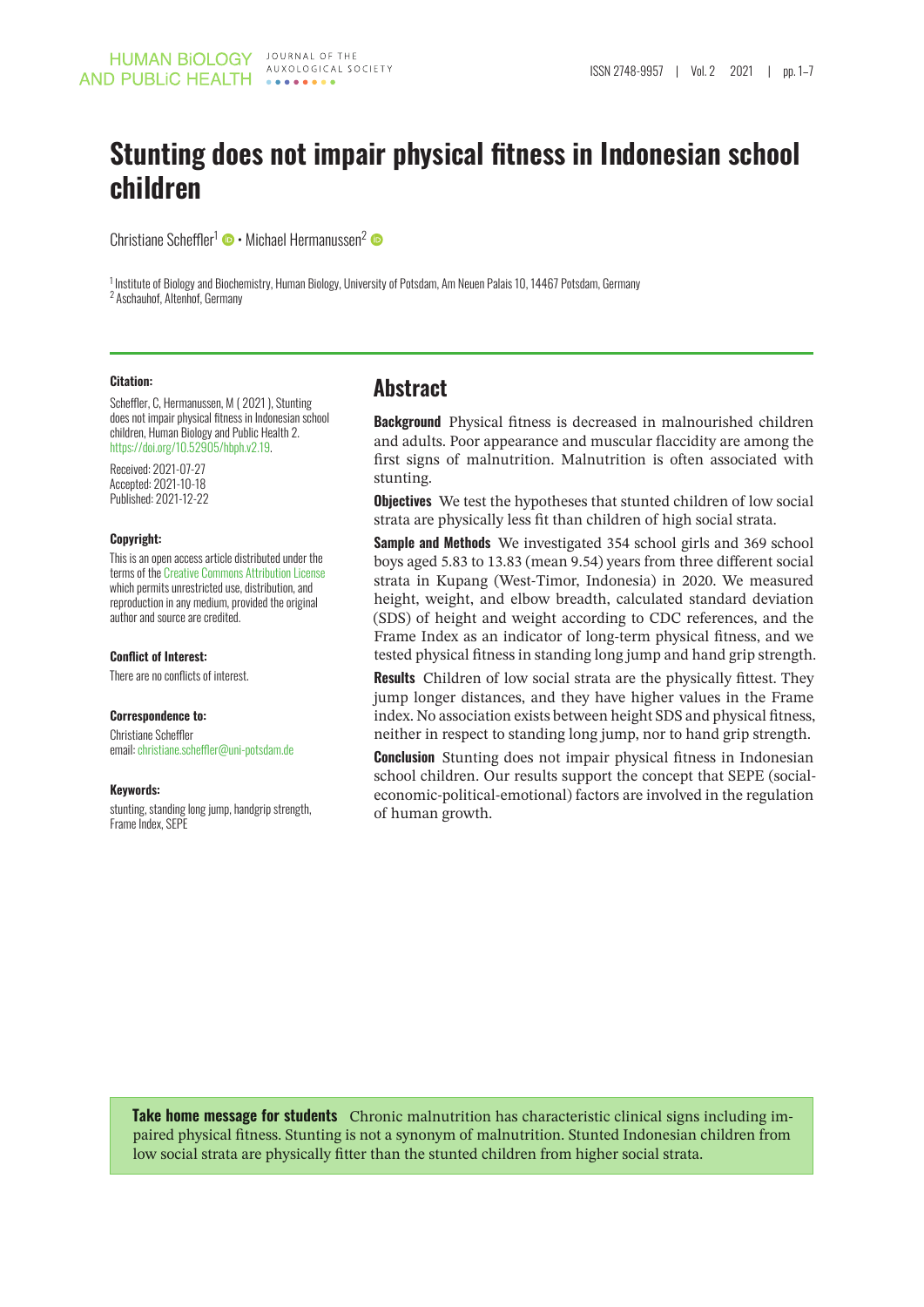## **Introduction**

Physical activity is defined as any bodily movement produced by skeletal muscles that results in energy expenditure [\(Westert](#page-6-0)[erp 2013\)](#page-6-0). Physical activity is decreased in malnourished children and adults. Slight manifestations of malaise, restlessness, an apparent intolerance for certain foods, a general poor appearance and muscular flaccidity are the first signs of first degree malnutrition [\(Feferico Gomez, Rafael](#page-5-0) [Ramos Galvan, Joaquin Cravioto and Sil](#page-5-0)[vestre Frenk 1955;](#page-5-0) [Behrman RE, Kliegman](#page-5-1) [RM, Jenson HB. 1999\)](#page-5-1). Stunting is the result of chronic or recurrent undernutrition, usually associated with poor socioeconomic conditions, poor maternal health and nutrition, frequent illness, and/or inappropriate infant and young child feeding and care in early life [\(WHO 2021\)](#page-6-1). Stunting is frequent in Indonesia. The prevalence of stunting of children aged 5 – 12 years old was 30.7% in 2013 [\(Lestari et al. 2018\)](#page-5-2). With a global hunger index of 22, Indonesia is considered "seriously" affected by starvation [\(K. von Grebmer, J. Bernstein, N.](#page-5-3) [Hossain, T. Brown, N. Prasai, Y. Yohannes,](#page-5-3) [F. Patterson, A. Sonntag, S.-M. Zimmer](#page-5-3)[mann, O. Towey and C. Foley. 2017\)](#page-5-3).

In a recent study of stunted children in Indonesia we failed to detect the characteristic skin lesions of malnutrition [\(Scheffler](#page-5-4) [et al. 2021\)](#page-5-4). We also failed to detect signs of malaise and restlessness, and instead, found apparently healthy and mobile children. In order to depict the current level of physical fitness and exclude muscular flaccidity, we decided to also study standing long jump and hand grip strength. In order to estimate long-term activity, we measured the ratio: elbow breadth divided by body height (Frame Index (elbow breadth to height) by Frisancho [\(1993\)](#page-5-5) as an indicator of skeletal robusticity and longterm level of physical activity [\(Rietsch et al.](#page-5-6)

[2013\)](#page-5-6). In view of the common perception that stunting holds children back from reaching their physical and cognitive potential [\(Research Institute, International](#page-5-7) [Food Policy\)](#page-5-7). We test the hypothesis that in a stunted population of Indonesians without clinical signs of malnutrition children of lower social strata (at higher risk of malnutrition) perform worse in tests of physical activity than children of higher social strata (at lower risk of malnutrition), children of lower social strata have lower values in Frame Index than children of higher social strata.

## **Sample and Method**

We measured 723 school children, 354 girls, 369 boys aged 5.83 to 13.83 (mean 9.54) years, from Kupang, West-Timor, Indonesia, in March 2020. These were the entire bodies of students of two representative elementary state schools (middle social strata), situated close to the old harbor (222 boys, 230 girls), one Catholic private school (104 boys, 92 girls) for children of affluent parents who could afford school fees (high social strata), and one remote run-down school outside the urban area of Kupang (43 boys, 32 girls), some 50 min drive from the center of Kupang (low social strata). These children were impoverished and appeared different. They were less noisy than the children from the central urban schools were, they wore similar, but ragged and dirty school uniforms. Some had no socks or shoes. Several had scarves or healing wounds on feet and lower leg. An additional problem in this school seemed to be the inappropriate communication between teachers and pupils. Many children spoke their local languages with incomplete knowledge of the national Bahasa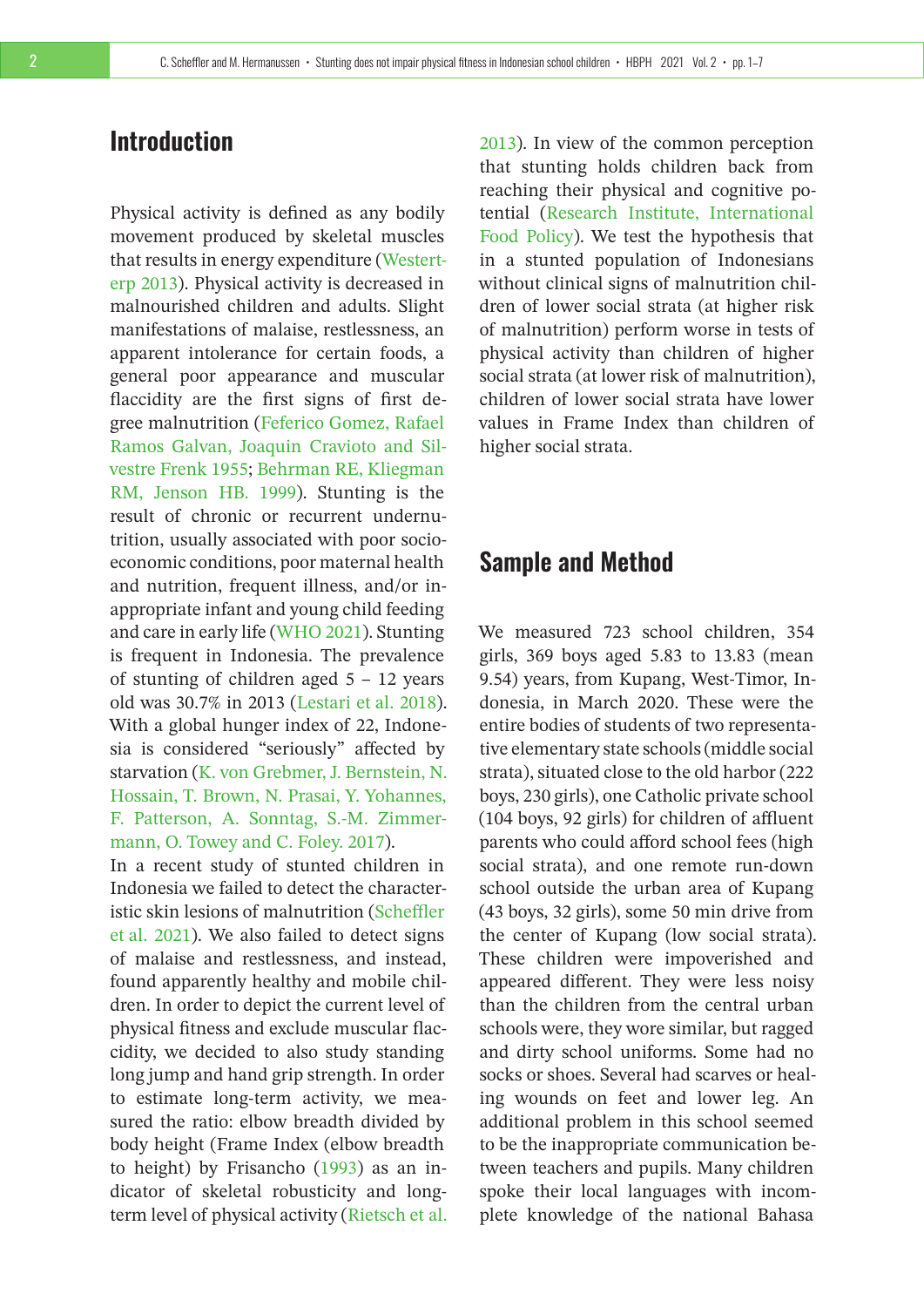Indonesia. We excluded two children because of poorly healed fractures of arm and leg that would have impaired the physical fitness test; one child refused cooperation. All measurements were performed in the presence of the children's teachers, and supervised and accompanied by 26 local physicians, pediatricians, and medical residents. The group of co-operators remained constant during the study, the variables were always obtained from the same observers. The children were lightly dressed, and measured without shoes.

Parental informed consent was given. Parents read and sign the appropriate form that was shown to us by the Indonesian colleagues. Ethical approval was provided by the Medical and Health Research Ethics Committee. Faculty of Medicine, Public Health and Nursing, Universitas Gadjah Mada-Dr, Sardjito General Hospital; Ref.NO: KE/FK 1440/EC/2019, from 11 December 2019. All individual data were anonymized.

We measured body height (technical error 2.5 mm), weight (technical error 0.15 kg), and are looking for clinical signs of malnutrition e.g. hair, skin, and general appearance [\(Feferico Gomez, Rafael Ramos Gal](#page-5-0)[van, Joaquin Cravioto and Silvestre Frenk](#page-5-0) [1955\)](#page-5-0). Body height was determined by digital laser rangefinder GLM Professional® Bosch 250 VF [\(Schrade and Scheffler 2013\)](#page-6-2) to the nearest millimeter, weight by digital scales (Soehnle, Nassau, Germany, Style Sense Compact 100) to the nearest 100g. All measurements were taken under standardized conditions [\(Knussmann 1988\)](#page-5-8) as described in detail previously [\(Schef](#page-5-4)[fler et al. 2021\)](#page-5-4). We measured hand grip strength (kPa) of the dominant hand with a vigorimeter that was adjusted for children hand size. Each measurement consisted of two trials of which the second was taken. And we tested the distance of long jump. As the children clustered with much interest around the long jump group, we did not

need to specifically instruct the children. Even the youngest children were able to correctly perform the jump. Each child was given one trial. We calculated standard deviation scores for grip strength and standing long jump (grip\_SDS, Jump\_SDS). We measured elbow breadth with a caliper and calculated the Frame index. It has previously been shown that skeletal robustness (relative elbow breadth) is associated with daily step counts (elbow breadth/height [\(Frisancho 1993\)](#page-5-5). High values of Frame Index indicate high physical activity over a long time.

Standard deviation scores for height (hSDS) and weight (wSDS) were calculated according to CDC references [\(Onis et al. 2007\)](#page-5-9) as WHO references do not provide data on weight above age 10 years. We also calculated SD scores for long jump and handgrip strength for age and sex adjustment as the different groups of children were comparably small. We compared data of different social strata with ANOVA performed scatter plots with the R package ggplot and calculated linear mixed models using the programming language "R" (R Core Development Team 2016).

## **Results**

Body height standard deviation scores (hSDS) differed between social strata. Highest hSDS (mean -0.678, SD 1.10) were found in the high social strata, medium hSDS (mean -1.271, SD 0.96) in the middle social strata, and lowest hSDS (mean -1.673, SD 0.98) in the low social strata *(p<0.001)*. Stunted children were found in all social strata. Body weight was lowest in the children of the low social strata with -2.10 wSDS (SD 1.18) and highest in the children of the high social strata with -0.42 (SD 1.64) *(p<0.001)*. In contrast, the children of the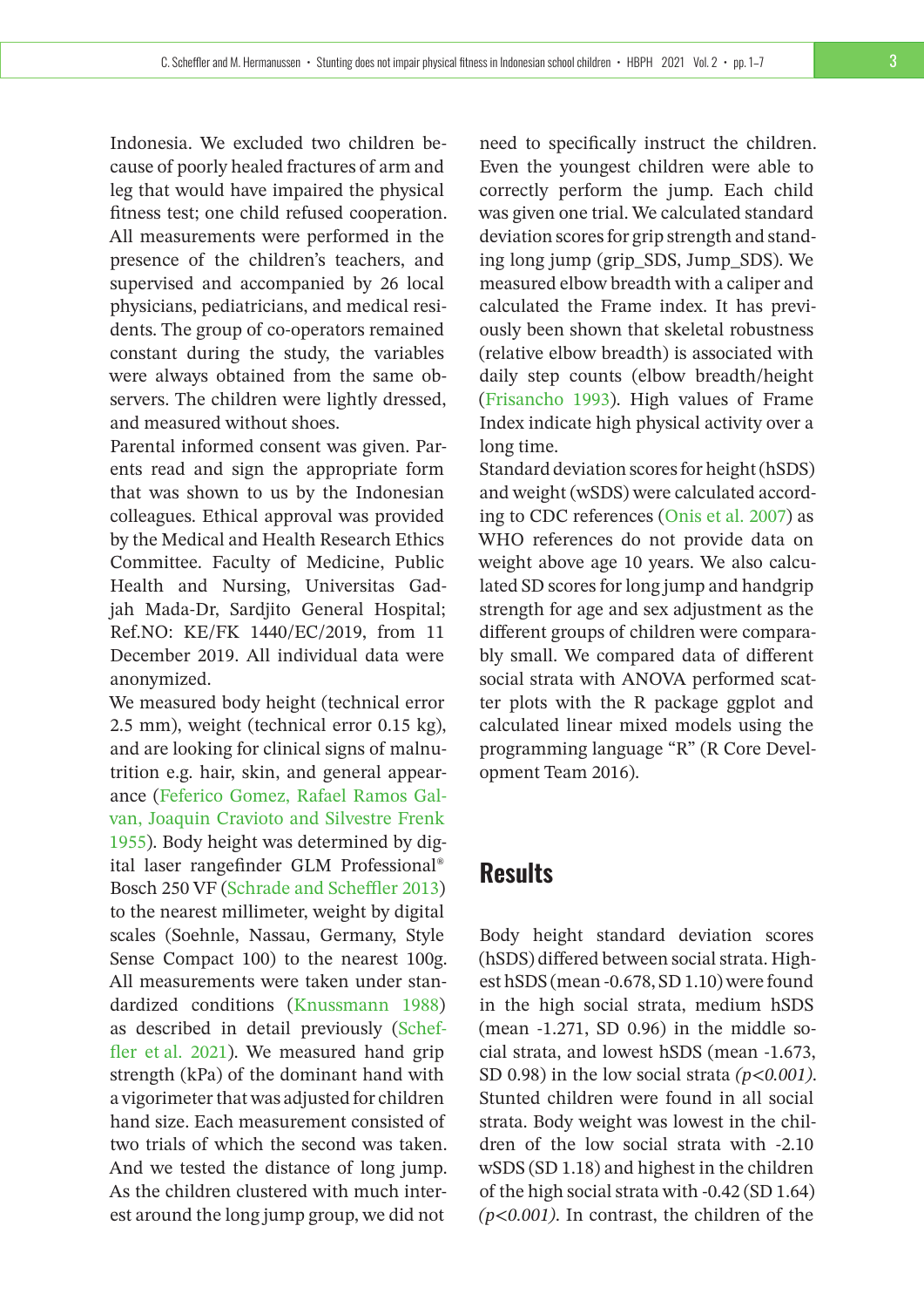high social strata showed lowest values of the Frame Index (mean 37.6, SD 2.1), the highest values (38.5, SD 1.9) was detected in the children of the low strata *(p<0.001).* Figure 1 illustrates physical performance in standing long jump (jump\_SDS). Children of the high social strata performed poorest with -0.44 SDS (SD 0.86), children of the middle social strata showed average results with 0.14 SDS (SD 0.99), the poorest children performed best in long jump with 0.33 SDS (SD 0.96) *(p<0.001).* The handgrip strength (grip\_SDS) differed insignificantly between the social strata*.*

Figure 1 demonstrates lack of association between hSDS and long jump SDS (jump\_sds) in any of the social strata. Figure 2 illustrates the association of height hSDS and handgrip strength SDS (grip\_SDS) (high social strata, *p<0.001*, adj.R²=0.14, middle social strata *p<0.001*, adj.R<sup>2</sup>=0.08, low social strata  $p=0.02$ , adj. $R<sup>2</sup>=0.06$ ). All associations are low. Very similar results were obtained for associations between physical fitness and body weight (wSDS). Body weight correlated low with grip strength SDS (grip\_SDS) in high (*p<0.001*, adj.R²=0.15), middle (*p<0.001*, adj. $R^2$ =0.11), and low social strata children  $(p<0.001, \text{adj.}R^2=0.15)$ .

## **Discussion**

Stunting (low height-for-age) is considered to result from chronic or recurrent undernutrition, and to hold children back from reaching their physical and cognitive potential [\(WHO 2021\)](#page-6-1). This vision is almost ubiquitously prevalent but has recently been questioned. Stunting is not a synonym of malnutrition [\(Scheffler et al.](#page-5-10) [2019\)](#page-5-10), but may rather be considered a synonym of social disadvantage and poor parental education [\(Scheffler et al. 2021\)](#page-5-4),

and related to socio-economic-political and emotional (SEPE) factors [\(Bogin 2021\)](#page-5-11). In the present study, we investigated physical fitness in severely stunted children from West Timor, Indonesia. The children originated from different social strata, they went to school, and appeared healthy. They were physically active though to a different extent. Particularly the children of the lowest social class showed the most eyecatching signs of activity, with highest values of Frame Index, indicating longterm vigorous physical exercise [\(Frisancho](#page-5-5) [1993;](#page-5-5) [Rietsch et al. 2013\)](#page-5-6) and best results in standing long-jump, even though many of them exhibited multiple skin infections of feet and ankles as they could not afford socks and shoes. Recent work on Frame Index of different populations including those nutritionally at risk [\(Mumm et al.](#page-5-12) [2018\)](#page-5-12) suggests this parameter as a relevant estimator of physical activity and fitness.

We failed to verify the hypotheses that stunted children are physically less fit. The effect of social disadvantage on motor development in young children has occasionally been shown [\(McPhillips and Jor](#page-5-13)[dan-Black 2007\)](#page-5-13). But though a relatively rich literature addresses fitness of children in developing countries, assessing a range of cultural and social factors and/or physical environmental factors in development, these studies show inconsistent results [\(Barnett et al. 2016\)](#page-5-14) and support the present findings. We are aware that standing long jump and grip strength measure specific components of fitness, power and static strength, respectively, and are not indicators of overall physical fitness. The jumping pattern which underlies the standing long jump may be influenced by early nutritional status and a number of the school age children may not have attained the mature movement pattern – which will likely affect the distance jumped. Yet, neither body height, nor body weight, nor social status and economic affluence of the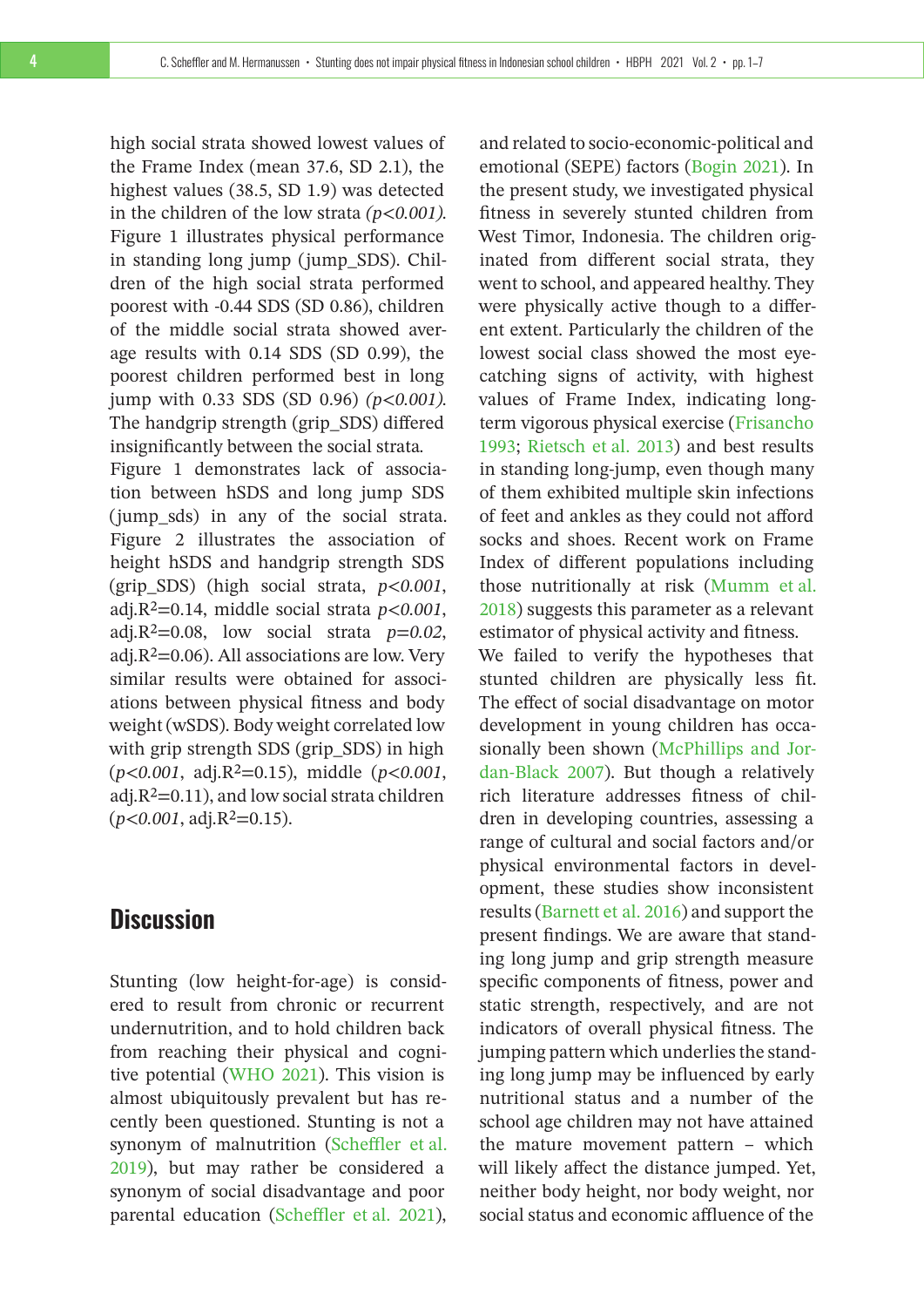

Figure 1 Association of to handgrip-strength (grip\_SDS) of Indonesian primary school children of high, middle, and low social strata (hSDS: high *p<0.001*, adj.R²=0.14, middle *p<0.001*, adj.R²=0.08, low *p=0.02*, adj.R²=0.06wSDS: high *p<0.001*, adj.R²=0.15, middle *p<0.001*, adj.R²=0.11, low *p<0.001*, adj.R²=0.15).



**Figure 2** Association of to handgrip-strength (grip\_SDS) of Indonesian primary school children of high, middle, and low social strata (hSDS: high *p<0.001*, adj.R²=0.14, middle *p<0.001*, adj.R²=0.08, low *p=0.02*, adj.R²=0.06wSDS: high *p<0.001*, adj.R²=0.15, middle *p<0.001*, adj.R²=0.11, low *p<0.001*, adj.R²=0.15).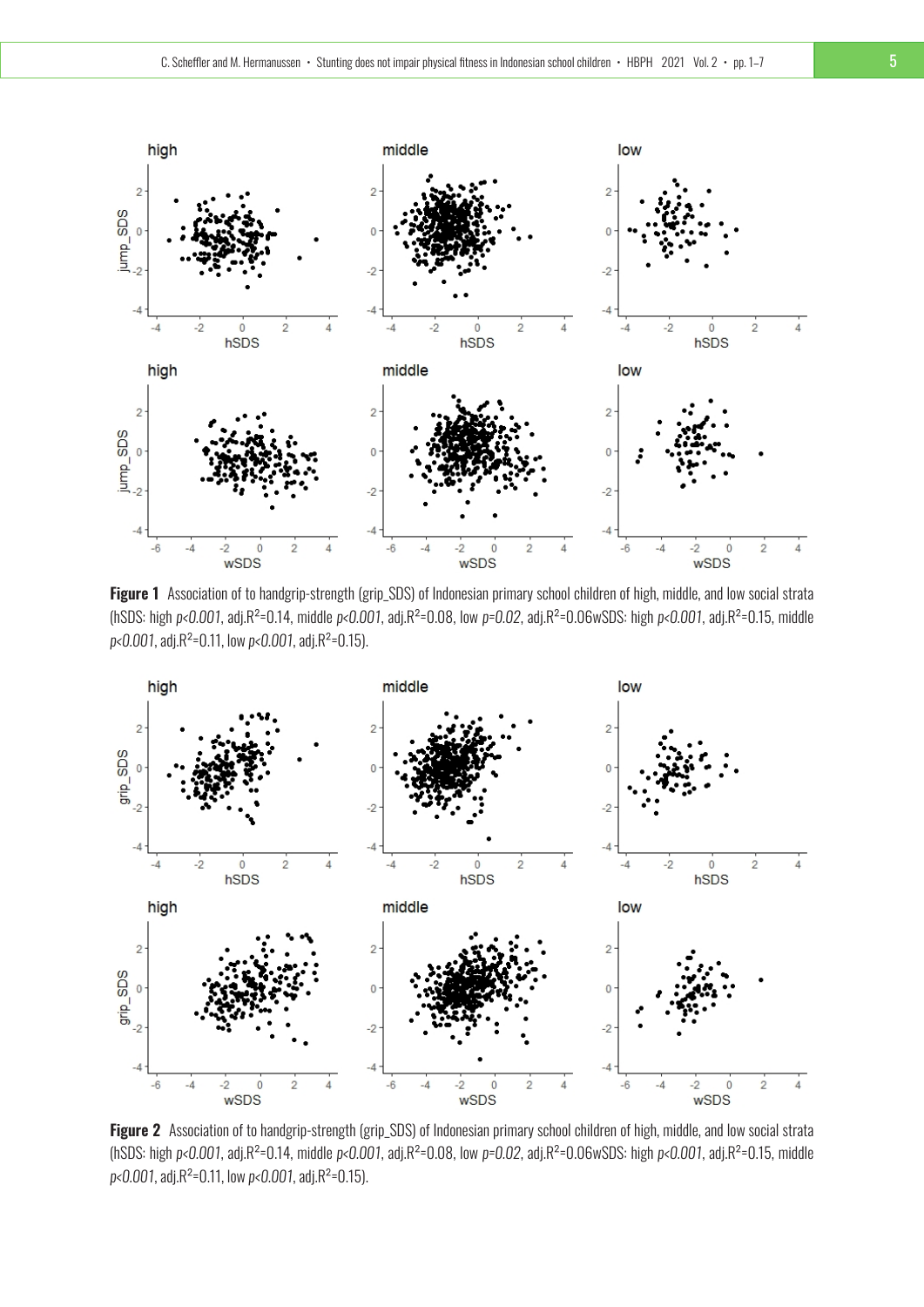parents was associated with standing long jump and grip strength not even in children from the poorest social background. We do not deny that caloric restriction impairs physical growth, and leads to a plethora of characteristic clinical symptoms such as hyperchromic skin, follicular hyperkeratosis, dermatitis, muscular flaccidity and general weakness, frequent illness, and in the long run, cognitive restraints. However, the symptom "being shorter than given cut-offs of body height" cannot be used as an appropriate indicator of impaired child development in the Low and Middle Income Countries. Quite the opposite, the starting obesity epidemic in the upper social class children of Kupang, West Timor, coincides with a decline in physical fitness discernible by the decreased skeletal robustness and the poor performance in standing long jump.

## **References**

<span id="page-5-14"></span>Barnett, L. M./Lai, S. K./Veldman, S. L. C./Hardy, L. L./Cliff, D. P./Morgan, P. J./Zask, A./Lubans, D. R./Shultz, S. P./Ridgers, N. D./Rush, E./Brown, H. L./Okely, A. D. (2016). Correlates of Gross Motor Competence in Children and Adolescents: A Systematic Review and Meta-Analysis. Sports medicine (Auckland, N.Z.) 46 (11), 1663–1688. [https://doi.org/10.1007/s40279-](https://doi.org/10.1007/s40279-016-0495-z) [016-0495-z.](https://doi.org/10.1007/s40279-016-0495-z)

<span id="page-5-1"></span>Behrman, R. E./Kliegman, R. M./Jenson, H. B. (1999). Nelson. textbook of pediatrics. 16th ed. Philadelphia, London, Toronto: Saunders.

<span id="page-5-11"></span>Bogin, B. (2021). Social-Economic-Political-Emotional (SEPE) factors regulate human growth. Human Biology and Public Health 1. [https://doi.org/10.52905/hbph.v1.10.](https://doi.org/10.52905/hbph.v1.10)

<span id="page-5-0"></span>Feferico Gomez, R. R. G./Joaquin, C./Silvestre, F. (1955). Malnutrition in infancy and childhood, with special reference to Kwashiorkor. Advances in peditarics 7, 131–169.

<span id="page-5-5"></span>Frisancho, R. A. (1993). Anthropometric standards for the assessment of growth and nutritional status. Michigan: Ann Arbor The University of Michigan Press. <span id="page-5-3"></span>Grebmer, K. de/Bernstein, J./Hossain, N./Brown, T./Prasai, N./Yohannes, Y./Patterson, F./Sonntag, A./Zimmermann, S.-M./Towey, O./Foley, C. (2017). Global Hunger Index: The Inequalities of Hunger. Bonn: Welthungerhilfe; Washington, DC: International Food Policy Research Institute; and Dublin: Concern Worldwide.

<span id="page-5-8"></span>Knussmann, R. (1988). Anthropologie: Handbuch der vergleichenden Biologie des Menschen. Stuttgart: Fischer.

<span id="page-5-2"></span>Lestari, S./Fujiati, I. I./Keumalasari, D./Daulay, M. (2018). The prevalence and risk factors of stunting among primary school children in North Sumatera, Indonesia. IOP Conference Series: Earth and Environmental Science 125, 12219. [https://doi.org/10.1088/1755-](https://doi.org/10.1088/1755-1315/125/1/012219) [1315/125/1/012219.](https://doi.org/10.1088/1755-1315/125/1/012219)

<span id="page-5-13"></span>McPhillips, M./Jordan-Black, J.-A. (2007). The effect of social disadvantage on motor development in young children: a comparative study. Journal of Child Psychology and Psychiatry 48 (12), 1214–1222. [https://doi.org/10.](https://doi.org/10.1111/j.1469-7610.2007.01814.x) [1111/j.1469-7610.2007.01814.x.](https://doi.org/10.1111/j.1469-7610.2007.01814.x)

<span id="page-5-12"></span>Mumm, R./Godina, E./Koziel, S./Musalek, M./Sedlak, P./Wittwer-Backofen, U./Hesse, V./Dasgupta, P./Henneberg, M./Scheffler, C. (2018). External skeletal robusticity of children and adolescents – European references from birth to adulthood and international comparisons. Anthropologischer Anzeiger 74 (5), 383–391. [https://doi.org/10.1127/anthranz/2018/0826.](https://doi.org/10.1127/anthranz/2018/0826)

<span id="page-5-9"></span>Onis, M. de/Garza, C./Onyango, A. W./Borghi, E. (2007). Comparison of the WHO child growth standards and the CDC 2000 growth charts. The Journal of Nutrition 137 (1), 144–148. [https://doi.org/10.1093/jn/137.1.144.](https://doi.org/10.1093/jn/137.1.144)

<span id="page-5-7"></span>Research Institute, International Food Policy (2017). 2017 global hunger index: The inequalities of hunger. Bonn: Welthungerhilfe; Washington, DC: International Food Policy Research Institute; and Dublin: Concern Worldwide.

<span id="page-5-6"></span>Rietsch, K./Eccard, J. A./Scheffler, C. (2013). Decreased external skeletal robustness due to reduced physical activity? American Journal of Human Biology 25 (3), 404–410. [https://doi.org/10.1002/ajhb.22389.](https://doi.org/10.1002/ajhb.22389)

<span id="page-5-10"></span>Scheffler, C./Hermanussen, M./Bogin, B./Liana, D. S./Taolin, F./Cempaka, P. M. V. P./Irawan, M./Ibbibah, L. F./Mappapa, N. K./Payong, M. K. E./Homalessy, A. V./Takalapeta, A./Apriyanti, S./Manoeroe, M. G./Dupe, F. R./Ratri, R. R. K./Touw, S. Y./K, P. V./Murtani, B. J./Nunuhitu, R./Puspitasari, R./Riandra, I. K./Liwan, A. S./Amandari, P./Permatasari, A. A. I./Julia, M./Batubara, J./Pulungan, A. (2019). Stunting is not a synonym of malnutrition. European Journal of Clinical Nutrition. [https://doi.org/10.1038/s41430-019-0439-4.](https://doi.org/10.1038/s41430-019-0439-4)

<span id="page-5-4"></span>Scheffler, C./Hermanussen, M./Soegianto, S. D. P./Homalessy, A. V./Touw, S. Y./Angi, S. I./Ariyani, Q. S./Suryanto, T./Matulessy, G. K. I./Fransiskus,